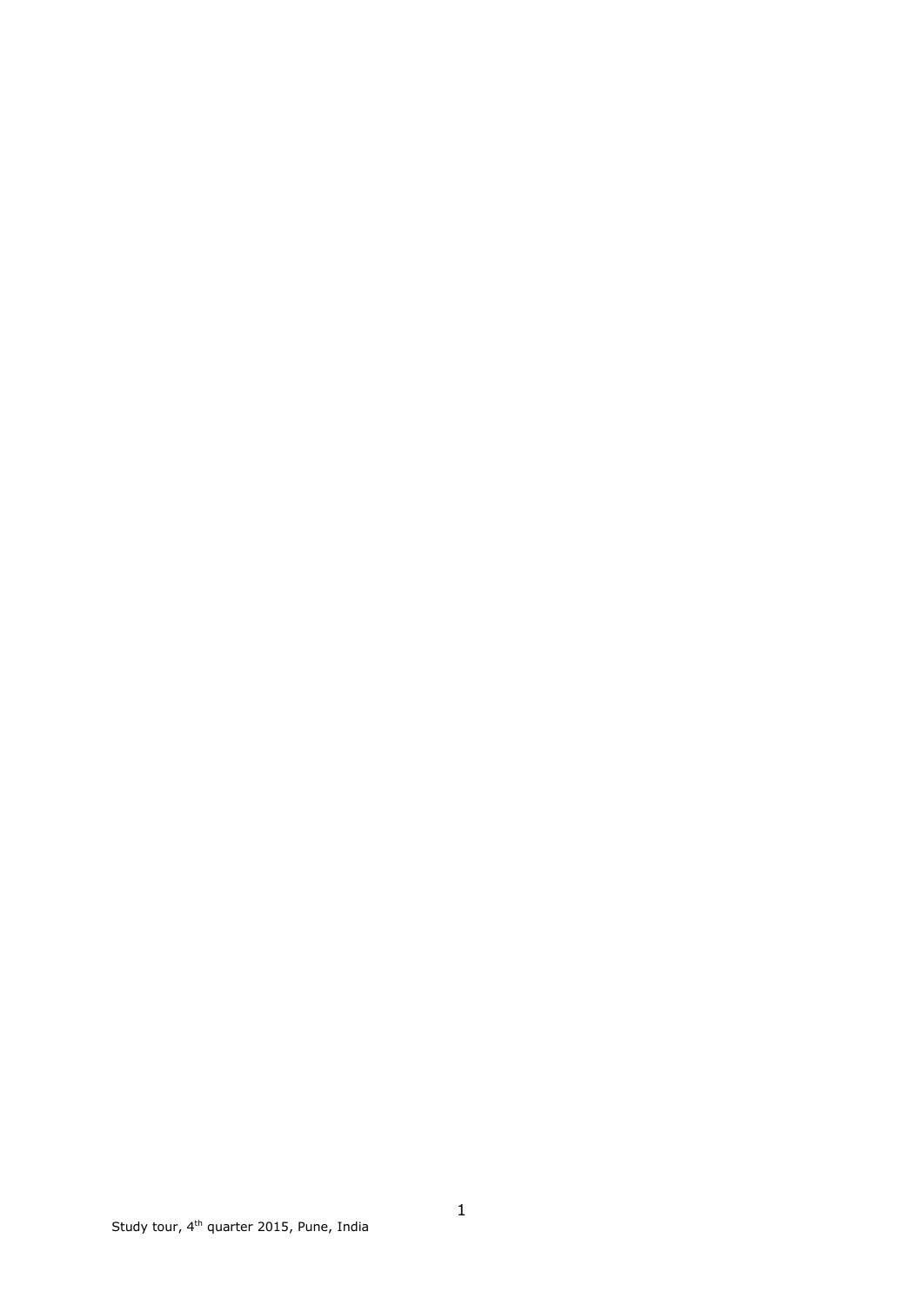





# United Nations ESCWA Study Tour for Policy Makers from West Asia

#### **Ensuring Access to Modern Energy Services in Rural Areas through the Use of Renewable Energy Technologies – Indian Experience**

### **6. Tentative Programme Agenda**

| Day 1     |                                                                                                                                                       |                                                               |
|-----------|-------------------------------------------------------------------------------------------------------------------------------------------------------|---------------------------------------------------------------|
| 0900-1800 | Arrival of participants in Mumbai; Travel to Pune by Road; Stay at Pune                                                                               |                                                               |
| Day 2     |                                                                                                                                                       |                                                               |
| 0930-1000 | Registration                                                                                                                                          |                                                               |
|           | Opening Session: 1000 hrs to 1030 hrs                                                                                                                 |                                                               |
| 1000-1005 | Welcome                                                                                                                                               | Mr. G. M. Pillai, Director General, WISE                      |
| 1005-1015 | <b>Introductory Remarks</b>                                                                                                                           | Dr. Krishnan S Raghavan, United Nations<br><b>ESCAP-APCTT</b> |
| 1015-1025 | Objective of the Study Tour                                                                                                                           | <b>United Nations ESCWA</b>                                   |
| 1025-1030 | Self Introduction of the participants                                                                                                                 |                                                               |
|           | Tea: 1030 hrs to 1045 hrs                                                                                                                             |                                                               |
|           | Session 2: 1045 hrs to 1315 hrs                                                                                                                       |                                                               |
| 1045-1130 | Institutional structure and Framework for<br>Renewable Energy and Rural Electrification In<br>India                                                   | Mr. Surendra Pimparkhedkar, Fellow &<br>Head CRP, WISE        |
| 1130-1230 | Viable Renewable Energy Technology Options for<br>Off-grid energy generation in India                                                                 | Mr. Anand Wagh, Associate Fellow, CRP,<br><b>WISF</b>         |
| 1230-1315 | Federal and state government policy initiatives<br>for promotion of renewable energy in rural areas<br>(RGGVY, RVE, JNNSM, state government policies) | Mr. Suhas Tendulkar, Fellow & Head, CCS,<br><b>WISE</b>       |
|           | Lunch break: 1315 hrs to 1415 hrs                                                                                                                     |                                                               |
|           | Session 3: 1415 hrs to 1545 hrs                                                                                                                       |                                                               |

|           | <b>Session 3: 1415 hrs to 1545 hrs</b>                                                                                                                                                                                                                                                                                                                                               |                                                        |
|-----------|--------------------------------------------------------------------------------------------------------------------------------------------------------------------------------------------------------------------------------------------------------------------------------------------------------------------------------------------------------------------------------------|--------------------------------------------------------|
| 1415-1500 | Regulatory initiatives for development of<br>renewable energy in India                                                                                                                                                                                                                                                                                                               | Mr. Satadru Chakraborty, Associate<br>Fellow, CRP WISE |
| 1500-1545 | (FIT, RPO, REC, OA)<br>Regulatory initiatives for development of<br>decentralized distributed renewable energy<br>generation.                                                                                                                                                                                                                                                        | Mr. Surendra Pimparkhedkar, Fellow &<br>Head CRP, WISE |
|           | $\overline{a}$ $\overline{a}$ $\overline{a}$ $\overline{a}$ $\overline{a}$ $\overline{a}$ $\overline{a}$ $\overline{a}$ $\overline{a}$ $\overline{a}$ $\overline{a}$ $\overline{a}$ $\overline{a}$ $\overline{a}$ $\overline{a}$ $\overline{a}$ $\overline{a}$ $\overline{a}$ $\overline{a}$ $\overline{a}$ $\overline{a}$ $\overline{a}$ $\overline{a}$ $\overline{a}$ $\overline{$ |                                                        |

Tea: 1545hrs to 1600 hrs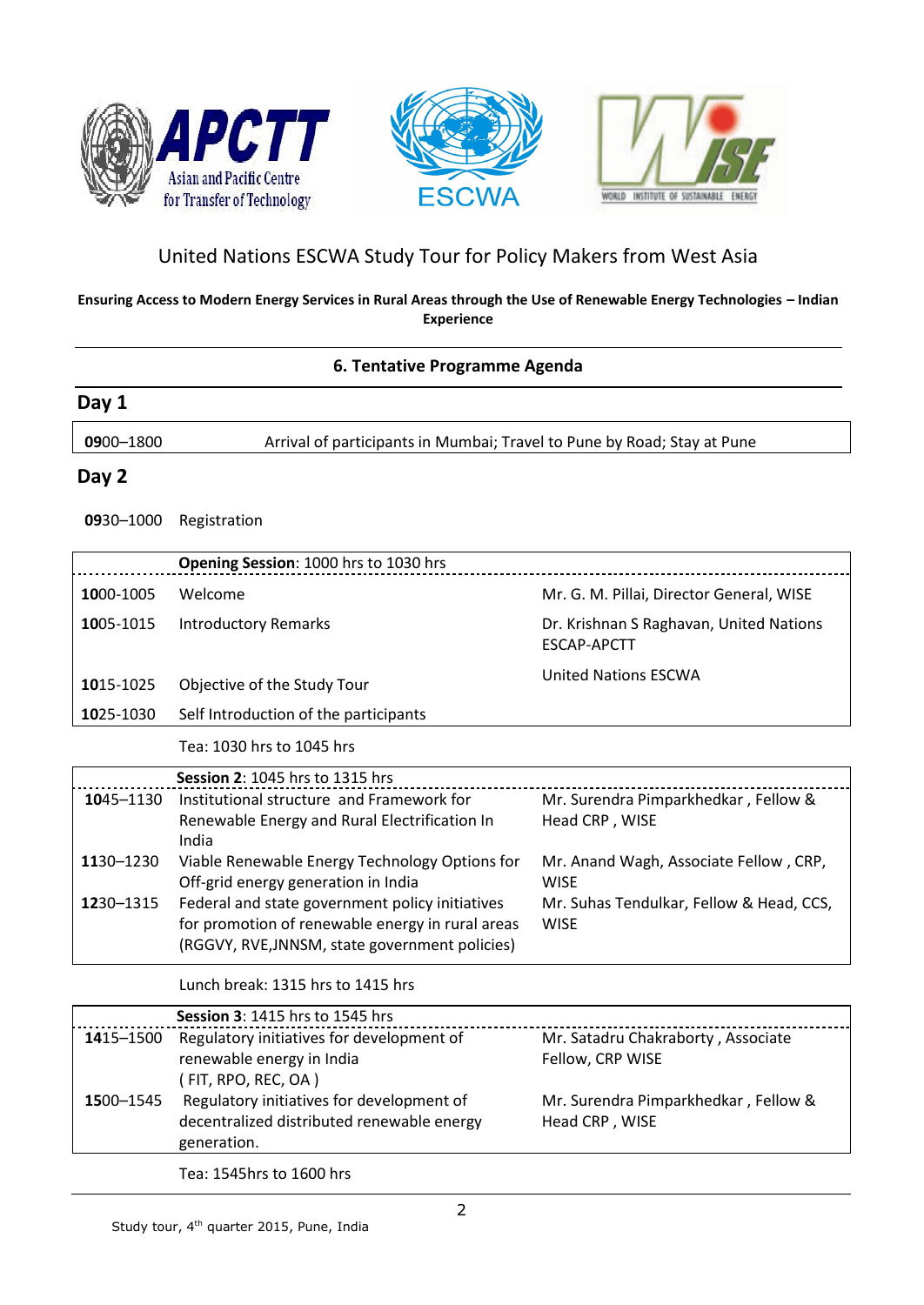|           | <b>Session 4: 1600 hrs -1730 hrs</b>                                     |                                                         |
|-----------|--------------------------------------------------------------------------|---------------------------------------------------------|
| 1600–1645 | Jawaharlal Nehru National Solar Mission<br>framework (Phase $I - III$ ). | Mr. Suhas Tendulkar, Fellow & Head, CCS,<br><b>WISE</b> |
| 1645–1730 | Documentary on Solar thermal heating<br>applications.                    |                                                         |

# **Day 3**

|           | <b>Session 5: 1000 hrs to 1130 hrs</b>                                                                                              |                                                                                              |
|-----------|-------------------------------------------------------------------------------------------------------------------------------------|----------------------------------------------------------------------------------------------|
| 1000-1045 | Indian experience in development of decentralized<br>distributed RE options for facilitating energy access<br>in rural areas.       | Mr. Satadru Chakraborty, Associate<br>Fellow, CRP WISE                                       |
| 1045-1130 | Global best practices in providing modern energy<br>access to rural areas(Lao PDR, Bangladesh, Nepal)                               | Mr. Surendra Pimparkhedkar, Fellow &<br>Head CRP, WISE                                       |
|           | Tea: 1130 hrs to 1145 hrs                                                                                                           |                                                                                              |
|           | <b>Session 6: 1145 hrs to 1300 hrs</b>                                                                                              |                                                                                              |
| 1145-1215 | Methodology for improving RE access in production<br>sector in rural areas                                                          | Mr. Imad Sleiman, UN ESCWA consultant                                                        |
| 1215-1300 | Experience in developing sustainable energy<br>technologies for income generation and improving<br>quality of life of rural people. | Dr. Priyadarshini Karve, Director,<br>Appropriate Rural Technology Institute<br>(ARTI), Pune |
|           | Lunch break: 1300 hrs to 1400 hrs                                                                                                   |                                                                                              |
|           | <b>Session 7: 1400 hrs to 1530 hrs</b>                                                                                              |                                                                                              |
| 1400-1445 | Framework for institutionalizing RE technology<br>transfer to the ESCWA region                                                      | Dr. Krishnan Raghavan, UN ESCAP-APCTT                                                        |
| 1445-1530 | Manufacturing of RE technology for rural areas                                                                                      | UN ESCWA                                                                                     |
|           | Tea: 1530 hrs to 1600 hrs                                                                                                           |                                                                                              |

|           | <b>Session 8: 1600 hrs to 1730 hrs</b>                                                                     |                                                                                   |
|-----------|------------------------------------------------------------------------------------------------------------|-----------------------------------------------------------------------------------|
| 1600–1645 | Case study $-1$ (Solar based Micro-grid Project for<br>providing electricity to un-electrified households) | Mr. Sameer Nair, Director, Gram Oorja<br>Solutions Pvt Ltd, Mumbai                |
| 1645–1730 | Case study $-2$ (Napier grass based biogas project<br>for meeting electricity and cooking gas)             | Mr. Santosh Gondhalekar, Director<br>,Gangotree Eco Technologies Pvt Ltd,<br>Pune |